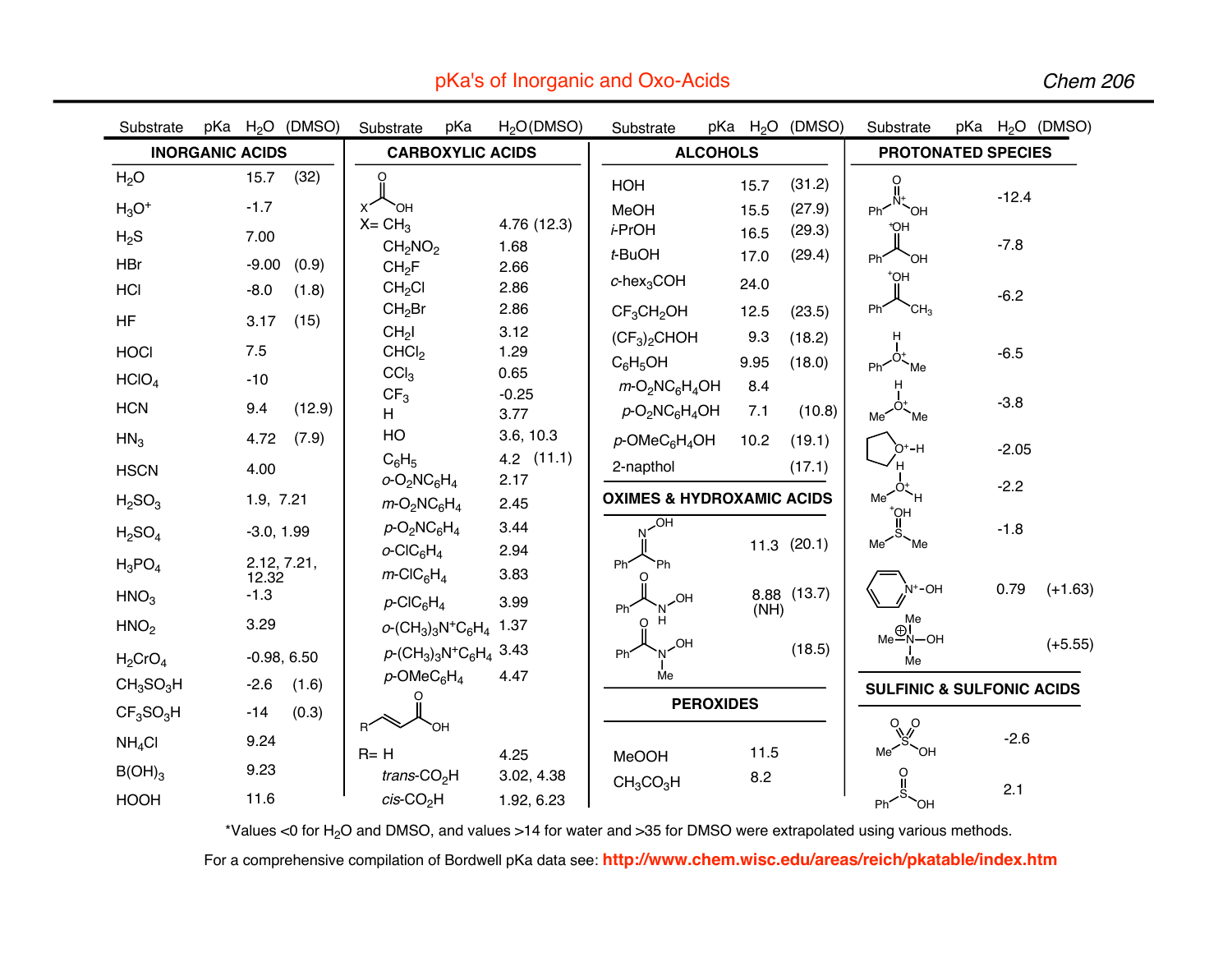## D.H. Ripin, D.A. Evans

pKa's of Nitrogen Acids

Chem 206



\*Values <0 for H2O and DMSO, and values >14 for water and >35 for DMSO were extrapolated using various methods.

For a comprehensive compilation of Bordwell pKa data see: **http://www.chem.wisc.edu/areas/reich/pkatable/index.htm**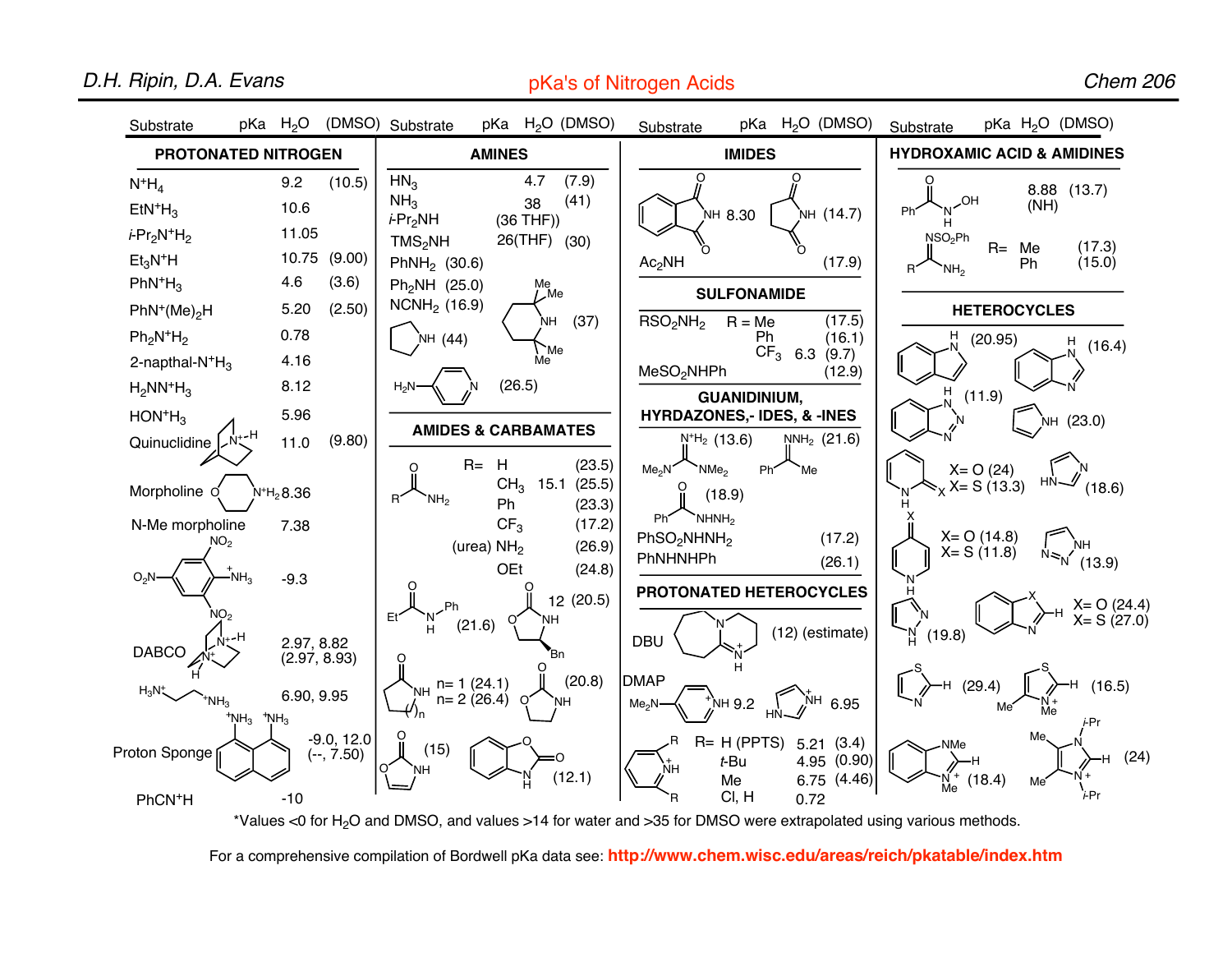| O<br><b>HYDROCARBONS</b><br><b>ESTERS</b><br><b>KETONES</b><br>Me'<br>(Me) <sub>3</sub> CH<br>O<br>Ο<br>53<br>24.5 (30.3)<br>(Me) <sub>2</sub> CH <sub>2</sub><br>t-BuO <sup>-</sup><br>Me |                  |
|--------------------------------------------------------------------------------------------------------------------------------------------------------------------------------------------|------------------|
|                                                                                                                                                                                            |                  |
|                                                                                                                                                                                            |                  |
| 51<br>Me                                                                                                                                                                                   |                  |
| (26.5)<br>$X = H$<br>(23.6)<br>H<br>(19.8)<br>$X =$<br>$CH2=CH2$<br>Ph<br>50<br>Ph                                                                                                         | (24.7)           |
| $t$ -BuO<br>(18.7)<br>OMe<br>SPh<br>CH <sub>4</sub><br>(56)<br>48<br>NMe <sub>2</sub><br>(13.3)<br>COCH <sub>3</sub>                                                                       | (25.7)<br>(27.5) |
| 9<br>(20.0)<br>$N^+Me_3$<br>$\triangle$<br>46<br>SO <sub>2</sub> Ph<br>(12.5)<br>Br<br>EtO <sup>®</sup><br>O                                                                               | (23.8)           |
| CN<br>11<br>19-20 (27.1)<br>(14.2)<br>$CH2=CHCH3$<br>(44)<br>43<br>O                                                                                                                       | (22.0)           |
| Et<br>Έt<br>EtO <sup>®</sup><br>Me<br>PhH<br>43<br>O                                                                                                                                       |                  |
| (28.3)<br>$\left( n \right)$<br>13<br>(15.7)<br>i-Pr <sup>-</sup><br>` <i>i</i> -Pr<br>PhCH <sub>3</sub><br>(43)<br>$\Omega$<br>41<br>MeO <sup>®</sup><br>OMe                              |                  |
| (27.7)<br>$n=$<br>Ph <sub>2</sub> CH <sub>2</sub><br>(32.2)<br>33.5<br>4<br>t-Bu <sup>-</sup><br>Me                                                                                        | (25.1)           |
| (20.9)<br>5<br>MeO <sup>®</sup><br>(26.3)<br>$Ph_3CH$<br>(30.6)<br>31.5                                                                                                                    | (25.8)           |
| 6<br>Ph <sup>2</sup><br>i-Pr<br><b>HCCH</b><br>24<br>O<br>$\overline{7}$                                                                                                                   | (26.4)<br>(27.7) |
| [30.2 (THF)]<br>8<br>(28.8)<br>.X<br>PhCCH<br>23<br>LiO <sup>'</sup><br>Ph'                                                                                                                | (27.4)           |
| (24.7)<br>$X = H$<br>$XC_6H_4CH_3$<br><b>AMIDES</b>                                                                                                                                        |                  |
| CH <sub>3</sub><br>(24.4)<br>$X = p$ -CN<br>(30.8)<br>(17.7)<br>Ph<br>(26.6)                                                                                                               | (28.1)           |
| $p$ -NO <sub>2</sub><br>(20.4)<br><b>Ph</b><br>COCH <sub>3</sub><br>(14.2)<br>Me <sub>2</sub> N                                                                                            |                  |
| (13.3)<br>COPh<br>$p$ -COPh<br>(26.9)<br>(25.9)<br>(10.2)<br>SPh.                                                                                                                          | (29.0)           |
| ${\sf CN}$<br>Me <sub>2</sub> N<br>Me-<br>Me<br>(21.6)<br>F                                                                                                                                |                  |
| (26.1)<br>(24.9)<br>(22.85)<br>OMe<br>$N^+Me3$                                                                                                                                             | (25.5)           |
| Me<br>Et <sub>2</sub> N<br>(21.1)<br>OPh<br>Me<br>(16.9)                                                                                                                                   |                  |
| SPh<br><b>CN</b><br>(20.1)<br>(17.2)<br>20<br>(18.6)<br>SePh                                                                                                                               |                  |
| NPh <sub>2</sub><br>(20.3)                                                                                                                                                                 | (32.4)           |
| $N^+Me3$<br>(14.6)<br>(18.2)<br>(18.0)<br>15<br>Me                                                                                                                                         |                  |
| NO <sub>2</sub><br>(7.7)<br>Me <sub>2</sub> N<br>Me'<br>Me<br>SO <sub>2</sub> Ph<br>(11.4)<br>H <sub>2</sub><br>$\sim36$<br>(25.7)<br>Me <sub>2</sub> N<br>Me                              |                  |

## D.H. Ripin, D.A. Evans pKa's of CH bonds in Hydrocarbons and Carbonyl Compounds

Chem 206

\*Values <0 for H2O and DMSO, and values >14 for water and >35 for DMSO were extrapolated using various methods. For a comprehensive compilation of Bordwell pKa data see: **http://www.chem.wisc.edu/areas/reich/pkatable/index.htm**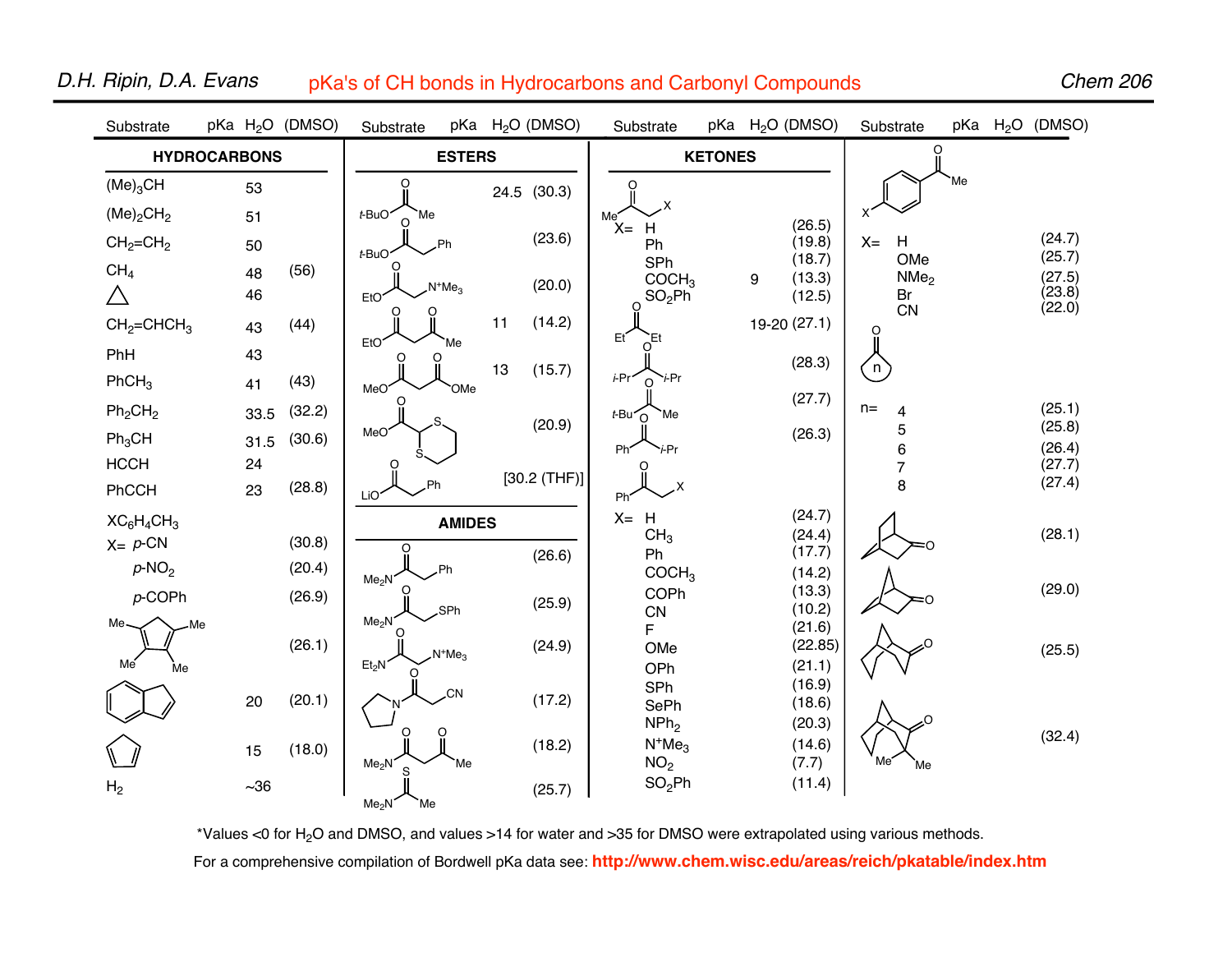| Substrate                                                                                                                                                          |  |    | pKa H <sub>2</sub> O (DMSO)                                                                                | Substrate                                                                                                                                                                                                                                                    | $pKa$ $H_2O$ |                                 | (DMSO)                                                                                                               | Substrate                                                                                                            |                  | $pKa$ $H_2O$ | (DMSO)                                                                 | Substrate pKa H <sub>2</sub> O (DMSO)                                                                                                                  |  |                                                                                                                                        |
|--------------------------------------------------------------------------------------------------------------------------------------------------------------------|--|----|------------------------------------------------------------------------------------------------------------|--------------------------------------------------------------------------------------------------------------------------------------------------------------------------------------------------------------------------------------------------------------|--------------|---------------------------------|----------------------------------------------------------------------------------------------------------------------|----------------------------------------------------------------------------------------------------------------------|------------------|--------------|------------------------------------------------------------------------|--------------------------------------------------------------------------------------------------------------------------------------------------------|--|----------------------------------------------------------------------------------------------------------------------------------------|
| <b>NITRILES</b>                                                                                                                                                    |  |    |                                                                                                            | <b>SULFIDES</b>                                                                                                                                                                                                                                              |              |                                 | <b>SULFOXIDES</b>                                                                                                    |                                                                                                                      |                  |              | <b>SULFONES</b>                                                        |                                                                                                                                                        |  |                                                                                                                                        |
| $NC_{\diagdown}$ X<br>$X =$<br>H<br>CH <sub>3</sub><br>Ph<br>COPh<br>CONR <sub>2</sub><br>CO <sub>2</sub> Et<br>CN<br>OPh<br>$N^+Me3$<br>SPh<br>SO <sub>2</sub> Ph |  | 11 | (31.3)<br>(32.5)<br>(21.9)<br>(10.2)<br>(17.1)<br>(13.1)<br>(11.1)<br>(28.1)<br>(20.6)<br>(20.8)<br>(12.0) | PhSCH <sub>2</sub> X<br>Ph<br>$X =$<br>CN<br>COCH <sub>3</sub><br>COPh<br>NO <sub>2</sub><br>SP <sub>h</sub><br>SO <sub>2</sub> Ph<br>$SO_2CF_3$<br>$PO\bar{P}h_2$<br>MeSCH <sub>2</sub> SO <sub>2</sub> Ph<br>PhSCHPh <sub>2</sub><br>(PhS) <sub>3</sub> CH |              |                                 | (30.8)<br>(20.8)<br>(18.7)<br>(16.9)<br>(11.8)<br>(30.8)<br>(20.5)<br>(11.0)<br>(24.9)<br>(23.4)<br>(26.7)<br>(22.8) | O<br>Ш<br>Me<br>$X =$<br>H<br>Ph<br>SPh<br>Ph'<br>$X = H$<br>Ph<br>SOPh<br>O<br>Ph <sup>2</sup><br>CHPh <sub>2</sub> | <b>SULFONIUM</b> |              | $(35.1)$<br>$(29.0)$<br>$(29.0)$<br>(33)<br>(27.2)<br>(18.2)<br>(24.5) | $\sqrt{\rho}$<br>$X = H$<br>CH <sub>3</sub><br>t-Bu<br>Ph<br>$CH=CH2$<br>CH=CHPh<br><b>CCH</b><br>CCPh<br>COPh<br>COMe<br>OPh<br>$N^+Me3$<br><b>CN</b> |  | (29.0)<br>$(31.0)$<br>$(31.2)$<br>(23.4)<br>(22.5)<br>(20.2)<br>(22.1)<br>(17.8)<br>(11.4)<br>(12.5)<br>(27.9)<br>$(19.4)$<br>$(12.0)$ |
| <b>HETERO-AROMATICS</b>                                                                                                                                            |  |    |                                                                                                            | $(PrS)_3CH$<br>Me                                                                                                                                                                                                                                            |              |                                 | (31.3)                                                                                                               | $Me3S+=O$<br>Me                                                                                                      |                  |              | (18.2)<br>(16.3)                                                       | NO <sub>2</sub><br>SMe<br>SPh                                                                                                                          |  | $(7.1)$<br>(23.5)<br>(20.5)                                                                                                            |
|                                                                                                                                                                    |  |    | (28.2)                                                                                                     | (PhS) <sub>2</sub> CHPh                                                                                                                                                                                                                                      |              |                                 | (30.5)<br>(23.0)                                                                                                     | CH <sub>2</sub> Ph<br>Ph′<br><b>SULFIMIDES &amp; SULFOXIMINES</b><br><b>NTs</b>                                      |                  |              |                                                                        | SO <sub>2</sub> Ph<br>$PP\bar{h}_2$<br>O.<br>$\circ$<br>CHPh <sub>2</sub><br>Ph'                                                                       |  | (12.2)<br>(20.2)<br>(22.3)                                                                                                             |
|                                                                                                                                                                    |  |    | (30.1)                                                                                                     |                                                                                                                                                                                                                                                              |              |                                 |                                                                                                                      | `R<br>Ph <sup>-</sup><br>$R=Me$                                                                                      |                  |              |                                                                        | $\sqrt{\phi}$<br>Me <sup>®</sup><br>Me                                                                                                                 |  | (31.1)                                                                                                                                 |
|                                                                                                                                                                    |  |    | (26.7)                                                                                                     | Ph<br>$X =$<br>CO <sub>2</sub> Me<br><b>CN</b>                                                                                                                                                                                                               |              |                                 | (30.7)<br>(20.8)<br>(19.1)                                                                                           | i-Pr<br><b>NTs</b><br>O<br>Ph'<br>Me'                                                                                |                  |              | $(27.6)$<br>$(30.7)$<br>(24.5)                                         | O.<br>∩<br>$CF_3$<br>Me<br>O<br>O                                                                                                                      |  | (18.8)                                                                                                                                 |
| Ph                                                                                                                                                                 |  |    | (25.2)                                                                                                     | RSCH <sub>2</sub> CN<br>Me<br>$R=$                                                                                                                                                                                                                           |              |                                 | (24.3)<br>(24.0)                                                                                                     | $Q_{\lambda}$<br>NMe<br>Ph'<br>Me <sup>'</sup>                                                                       |                  |              | (33)                                                                   | $CF_3$<br>i-Pr<br>$O_{\text{V}_\text{C}}$<br>$\circ$                                                                                                   |  | (21.8)                                                                                                                                 |
| $\Omega$                                                                                                                                                           |  |    | (30.2)                                                                                                     | Et<br>i-Pr<br>t-Bu                                                                                                                                                                                                                                           |              |                                 | (23.6)<br>(22.9)                                                                                                     | $O_{\psi_0}$<br>$N^+Me_2$<br>Ph'<br>Me<br><b>NTs</b>                                                                 |                  |              | (14.4)                                                                 | $CF_3$<br>O<br>$\Omega$                                                                                                                                |  | (26.6)<br>(32.8)                                                                                                                       |
|                                                                                                                                                                    |  |    | (30.0)                                                                                                     | PhSCH=CHCH <sub>2</sub> SPh<br><b>BuSH</b><br>PhSH                                                                                                                                                                                                           |              | $10-11$ $(17.0)$<br>$\approx 7$ | (26.3)<br>(10.3)                                                                                                     | $O_{\text{N}_\text{c}}$<br>CH <sub>2</sub> CI<br>Ph'                                                                 |                  |              | (20.7)                                                                 | Et<br>Et<br>(PhSO <sub>2</sub> ) <sub>2</sub> CH <sub>2</sub> Me                                                                                       |  | (14.3)                                                                                                                                 |

## D.H. Ripin, D.A. Evans pKa's of CH bonds at Nitrile, Heteroaromatic, and Sulfur Substituted Carbon

Chem 206

\*Values <0 for H2O and DMSO, and values >14 for water and >35 for DMSO were extrapolated using various methods.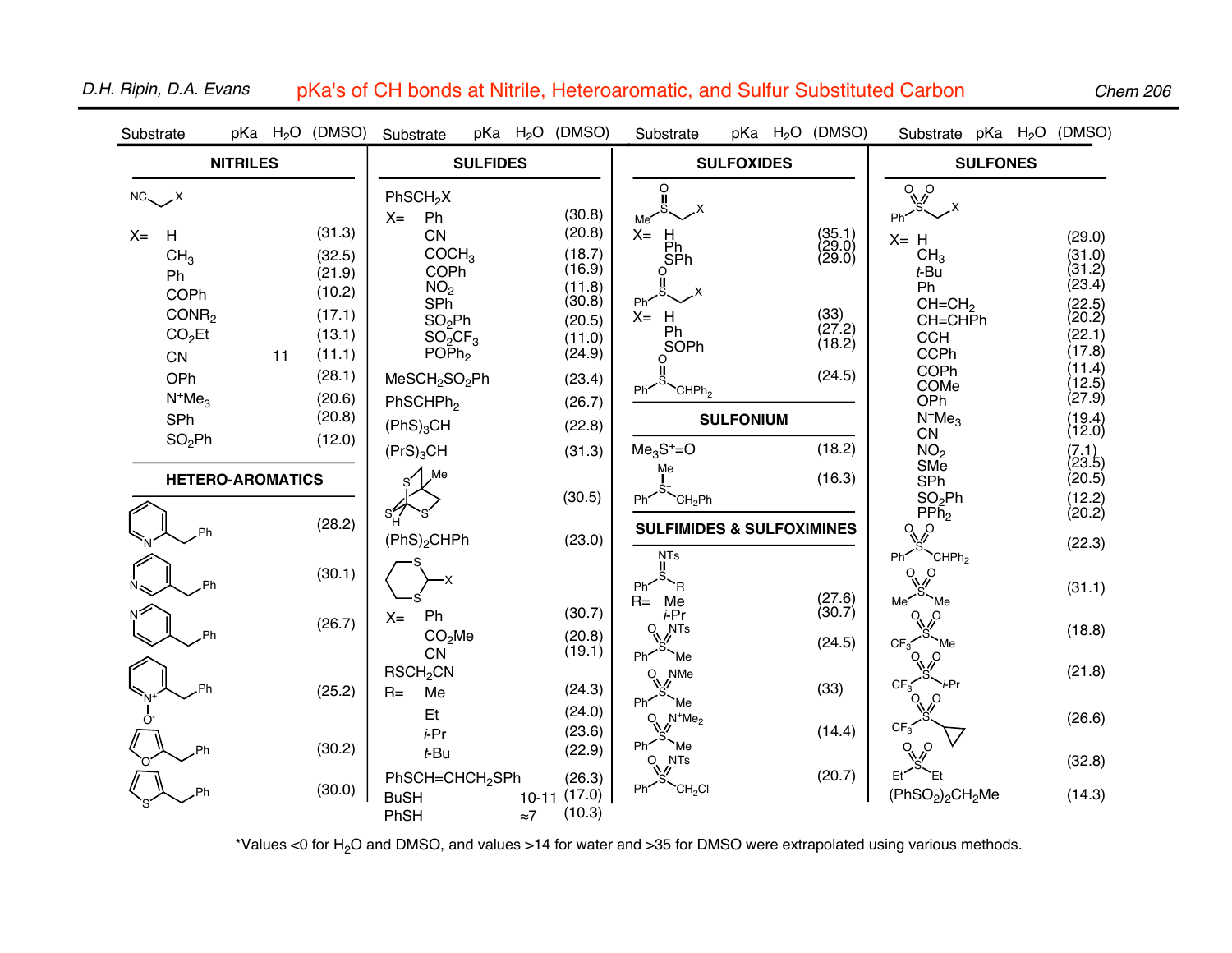| Substrate                                                                                                                              |  | pKa $H_2O$ (DMSO)                             | Substrate                                                                                                             |                          |  | pKa H <sub>2</sub> O (DMSO)                               | Substrate                                                                                                                                                               |               |              | pKa H <sub>2</sub> O (DMSO)                                       | <b>REFERENCES</b>                                                                                                                                                                                                                     |  |  |  |
|----------------------------------------------------------------------------------------------------------------------------------------|--|-----------------------------------------------|-----------------------------------------------------------------------------------------------------------------------|--------------------------|--|-----------------------------------------------------------|-------------------------------------------------------------------------------------------------------------------------------------------------------------------------|---------------|--------------|-------------------------------------------------------------------|---------------------------------------------------------------------------------------------------------------------------------------------------------------------------------------------------------------------------------------|--|--|--|
| <b>ETHERS</b>                                                                                                                          |  |                                               | <b>PHOSPHONIUM</b>                                                                                                    |                          |  |                                                           |                                                                                                                                                                         | <b>NITRO</b>  |              |                                                                   | DMSO:                                                                                                                                                                                                                                 |  |  |  |
| CH <sub>3</sub> OPh<br>MeOCH <sub>2</sub> SO <sub>2</sub> Ph<br>PhOCH <sub>2</sub> SO <sub>2</sub> Ph<br>PhOCH <sub>2</sub> CN<br>MeO. |  | (49)<br>(30.7)<br>(27.9)<br>(28.1)<br>(22.85) | $P^+H_4$<br>$MeP+H3$<br>$Et_3P^+H$<br>$Ph_3P^+CH_3$<br>$Ph_3P^+$ <i>i</i> -Pr<br>$Ph_3P^+CH_2COPh$<br>$Ph_3P^+CH_2CN$ |                          |  | $-14$<br>2.7<br>9.1<br>(22.4)<br>(21.2)<br>(6.2)<br>(7.0) | RNO <sub>2</sub><br>$R = CH3$<br>CH <sub>2</sub> Me<br>CHMe <sub>2</sub><br>CH <sub>2</sub> Ph<br>$CH2$ Bn<br>CH <sub>2</sub> SPh<br>CH <sub>2</sub> SO <sub>2</sub> Ph |               | $\approx 10$ | (17.2)<br>(16.7)<br>(16.9)<br>(12.2)<br>(16.2)<br>(11.8)<br>(7.1) | JACS 97, 7007 (1975)<br>JACS 97, 7160 (1975)<br>JACS 97, 442 (1975)<br>JACS 105, 6188 (1983)<br>JOC 41, 1883 (1976)<br>JOC 41, 1885 (1976)<br>JOC 41, 2786 (1976)<br>JOC 41, 2508 (1976)<br>JOC 42, 1817 (1977)<br>JOC 42, 321 (1977) |  |  |  |
| <b>SELENIDES</b>                                                                                                                       |  |                                               | <b>PHOSPHINE OXIDES</b>                                                                                               | <b>PHOSPONATES &amp;</b> |  |                                                           | CH <sub>2</sub> COPh<br>$O_2N$                                                                                                                                          |               |              | (7.7)                                                             | JOC 42, 326 (1977)<br>JOC 43, 3113 (1978)<br>JOC 43, 3095 (1978)                                                                                                                                                                      |  |  |  |
| PhSe.                                                                                                                                  |  | (18.6)                                        | $\overrightarrow{0}$<br>(EtO) <sub>2</sub> P $\swarrow$ X                                                             |                          |  |                                                           | n                                                                                                                                                                       |               |              |                                                                   | JOC 43, 1764 (1978)<br>JOC 45, 3325 (1980)<br>JOC 45, 3305 (1980)                                                                                                                                                                     |  |  |  |
| PhSeCHPh <sub>2</sub><br>(PhSe) <sub>2</sub> CH <sub>2</sub><br>PhSeCH <sub>2</sub> Ph<br>PhSeCH=CHCH <sub>2</sub> SePh                |  | (27.5)<br>(31.3)<br>(31.0)<br>(27.2)          | Ph<br>$X =$<br><b>CN</b><br>CO <sub>2</sub> Et<br>CI<br>SiMe <sub>3</sub><br>O                                        |                          |  | (27.6)<br>(16.4)<br>(18.6)<br>(26.2)<br>(28.8)            | 3<br>$n=$<br>4<br>5<br>6<br>$\overline{7}$                                                                                                                              |               |              | (26.9)<br>(17.8)<br>(16.0)<br>(17.9)<br>(15.8)                    | JOC 45, 3884 (1980)<br>JOC 46, 4327 (1981)<br>JOC 46, 632 (1981)<br>JOC 47, 3224 (1982)<br>JOC 47, 2504 (1982)<br>Acc. Chem. Res. 21, 456 (1988)<br>Unpublished results of F. Bordwell                                                |  |  |  |
| <b>AMMONIUM</b><br>$Me3N+CH2X$<br>$X = CN$                                                                                             |  | (20.6)                                        | $Ph_2P$<br>.x<br>SPh<br>$X =$<br>CN                                                                                   |                          |  | (24.9)<br>(16.9)                                          | Ph<br>Ph'<br>Ph                                                                                                                                                         | <b>IMINES</b> |              | (24.3)                                                            | Water:<br>Advanced Org. Chem., 3rd Ed.<br>J. March (1985)<br>Unpublished results of W. P. Jencks                                                                                                                                      |  |  |  |
| $SO_2Ph$<br>COPh<br>CO <sub>2</sub> Et<br>CONE <sub>t2</sub>                                                                           |  | (19.4)<br>(14.6)<br>(20.0)<br>(24.9)          | $Ph_2PCH_2PPh_2$<br>Ph <sub>2</sub> PCH <sub>2</sub> SO <sub>2</sub> Ph                                               | <b>PHOSPHINES</b>        |  | (29.9)<br>(20.2)                                          | Oxime ethers are $\sim$ 10 pka units less<br>acidic than their ketone counterparts<br>Streitwieser, JOC 1991, 56, 1989                                                  |               |              |                                                                   | THF:<br>JACS 110, 5705 (1988)<br>See cited website below for additional<br>data                                                                                                                                                       |  |  |  |

D. H. Ripin, D. A. Evans pKa's of CH bonds at Heteroatom Substituted Carbon & References

Chem 206

\*Values <0 for H<sub>2</sub>O and DMSO, and values >14 for water and >35 for DMSO were extrapolated using various methods.

For a comprehensive compilation of Brodwell pKa data see: **http://www.chem.wisc.edu/areas/reich/pkatable/index.htm**